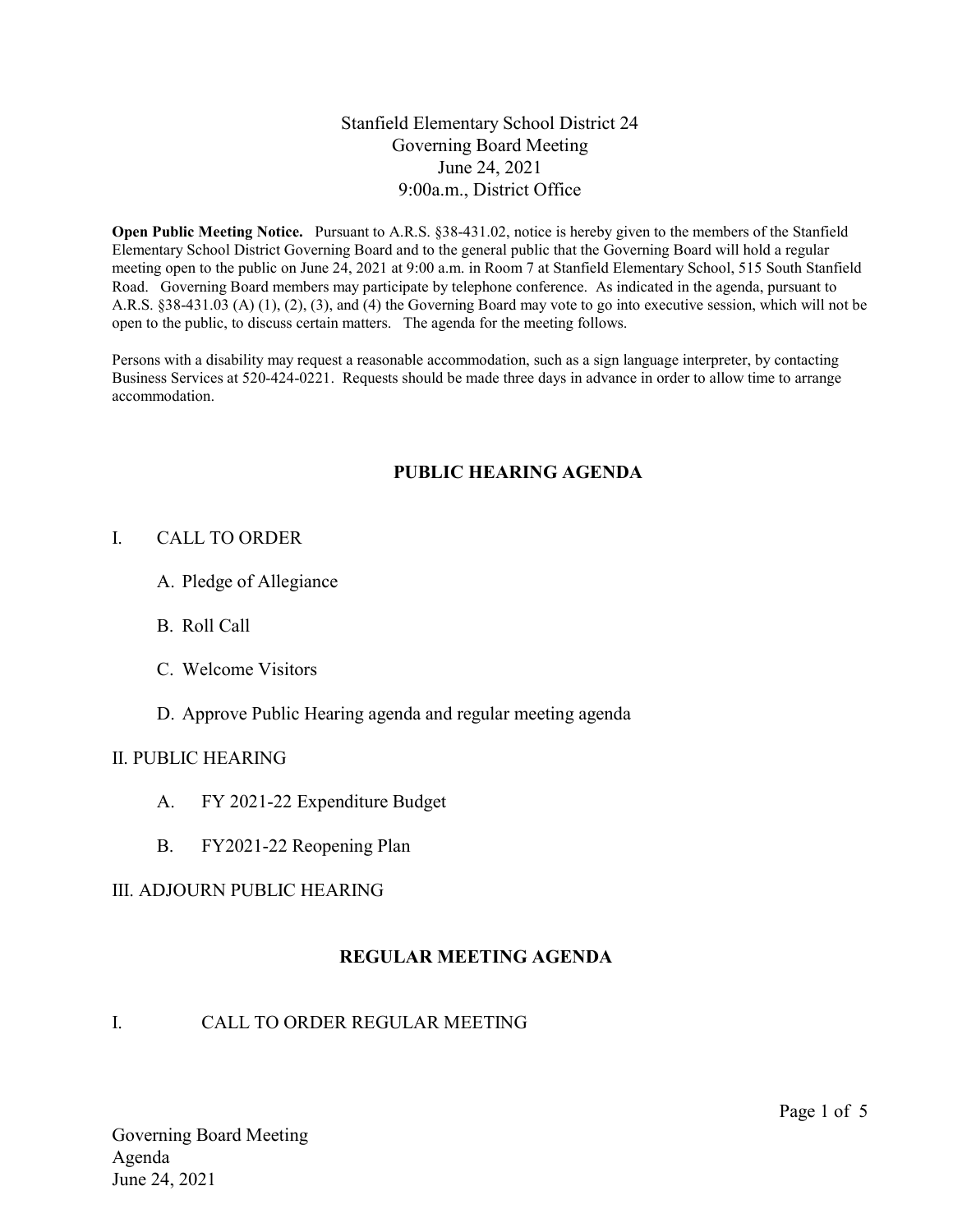### II. CALL TO THE PUBLIC

No calls to the public at this time due to COVID-19.

#### IV. APPROVAL OF MINUTES

Approve the May 13, 2021 regular governing board meeting minutes.

#### V. REPORTS

- A. Superintendent's Report 1. Reopening Update
- B. May Public Funds Expenditure Reports (Pages 1-5)
- C. May Student Activities Report (Page 6)
- D. Principal's Report (Page 7)
- E. Operations Support Services Reports (Page 8-10)
	- 1. Technology
	- 2. Maintenance
	- 3. Transportation

### VI. NEW BUSINESS ACTION ITEMS – PERSONNEL

All hiring is pending satisfactory completion of background investigation, records verification, and fingerprint report.

- A. Accept resignation of Robin Lang, School Counselor, effective June 30, 2021. (Page 11)
- B. Approve hire of Margie Cruda, Teacher, effective July 19, 2021
- C. Approve hire of Elyn Tumanda, Teacher, effective July 19, 2021
- D. Approve addition of extra-duty contract for CSO sponsor for \$2000.
- E. Approve extra-duty compensation for Food Service as needed in FY22.
- F. Approve revised 2021-22 extra duty compensation schedule (Pages 12)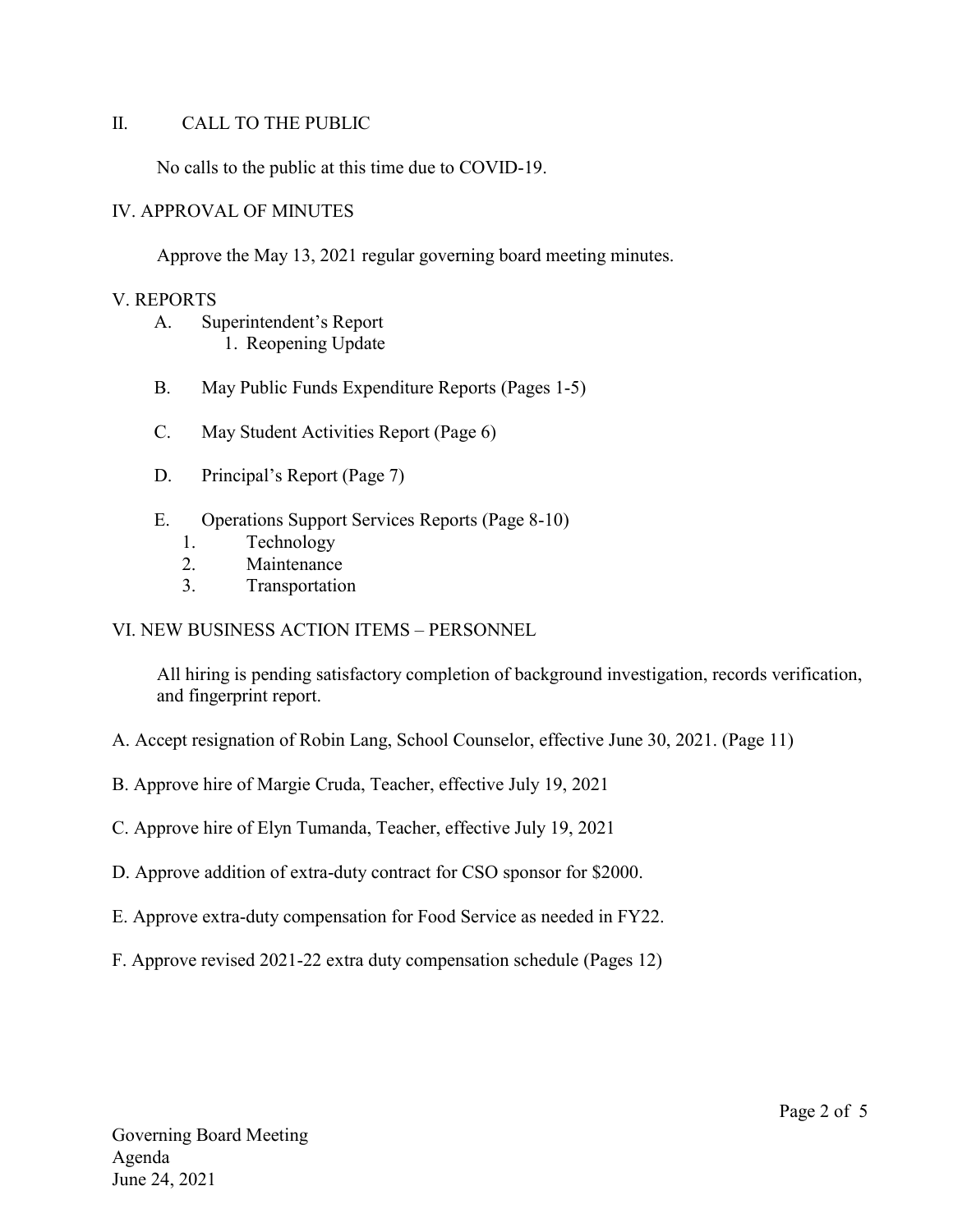- G. Approve 2021-2022 Extra-Duty for New Teacher Mentoring for the following people:
	- 1. Adriana Hernandez
	- 2. Tiffany Shaw
	- 3. Tammy Justin-Bigthumb
	- 4. Preeti Pachauri

H. Approve 2021-2022 School Leadership Team Extra-Duty for the following people:

- 1. Paulette Chambers
- 2. Sylvia Garcia
- 3. Maurice Kerckhof
- 4. Stephonie Martin
- 5. Analise Valdez

## VI. NEW BUSINESS ACTION ITEMS – BUSINESS

- A. Ratify approval of payroll vouchers
	- 1. PV24 \$128,368.88
	- 2. PV25 \$54,436.24
	- 3. PV26 \$109,942.77
	- 4. PV27 \$147,056.40
- B. Ratify approval of expense vouchers
	- 1. EV2141 \$23,742.38
	- 2. EV2142 \$17,741.84
	- 3. EV2143 \$13,903.26
	- 4. EV2144 \$34,128.09
- C. Approve the FY 2021-22 Proposed Expenditure Budget and approve publication of the budget summary and meeting notice. (Front pocket)
- D. Approve the Stanfield Elementary School 2022-23 Calendar (Page 13)

E. Ratify approval of the Superintendent's signature for the MOU between Teacher's Pension and Stanfield Elementary School District for the FY21-22 school year. Pages (14-19)

F. Approve Out of State travel for Superintendent to attend the AASA Advocacy Conference in Washington D.C. on July 12-15, 2021.

G. Approve Out of State travel for Superintendent to attend the NREA Conference in Indianapolis, IN on November 11-12, 2021.

H. Approve renewal of RFP 20-01-24 for Heinfeld & Meech, Auditing Services for FY21-22.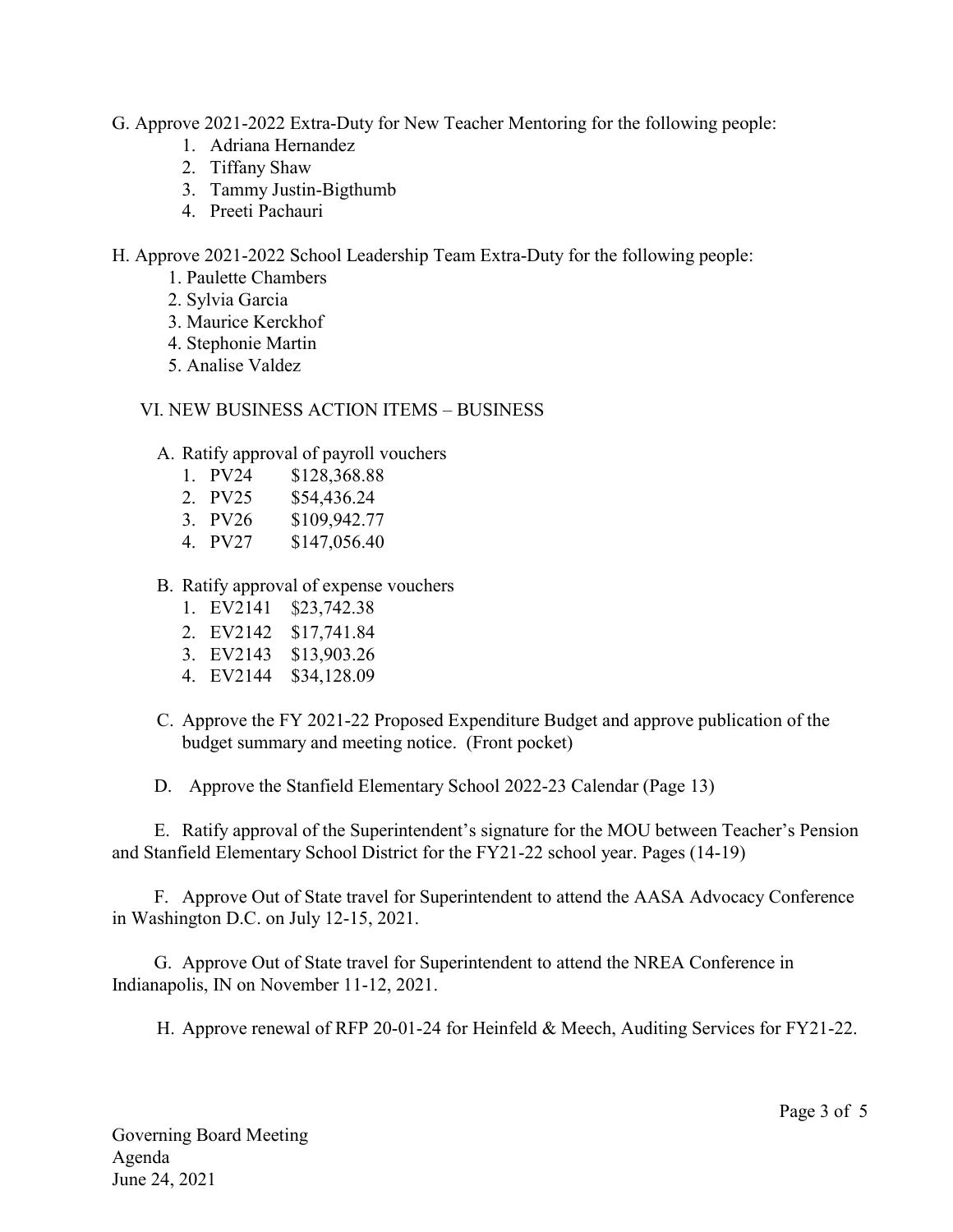- I. Approve Renewal of Southwest Food Service Excellence for Food Service Management Company per RFP 20-01-25 for FY21-22.
- J. Adopt FY 2021-22 resolutions: (Pages 20-22)
	- 1. Authorizing the Superintendent to certify projected ending cash balance.
	- 2. To order payroll and expense vouchers between governing board meetings.

K. Approve the letter of declaration that the District will issue less than \$10 million in total debt during the 2021 calendar year. (Page 23)

L. Ratify approval of the Superintendent signature to enter into a Memorandum of Understanding with Queen Creek Unified School District Migrant Grant Consortium for the 2021-2022 school year. (Pages 24-28)

M. Approve the Intergovernmental Agreement between SESD and Greater Phoenix Educational Management Council, in effect from July 1, 2020-June 30, 2023 for the purpose of educational management services programs and activities. (Pages29-33)

N. Approve The Trust Board Renewal Rates for the 2021-22 school year. (Pages 34-37)

O. Approve Erlinda Martinez, Business Services II, as Student Activities Treasurer; and Jennifer Murrieta, Principal, as Assistant Treasurer for FY 2021-22.

- R. Approve FY 2021-22 checking accounts, designate superintendent as custodian, and authorize Melissa Sadorf as signer:
	- 1. Revolving \$2,000 limit
	- 2. Auxiliary \$1,000 limit
	- 3. Payroll Clearing for IRS Sections 403(b) and 457 \$1,000 limit
	- 4. Food Service Clearing
	- 5. Student Activities
- S. Approve the FY 2021-22 participation in the following purchasing cooperatives:
	- 1. ASPIN/Mohave
	- 2. Mohave Educational Services Cooperative, Inc. (MESC)
	- 3. U.S. Communities
	- 4. The Cooperative Purchasing Network (TCPN)
	- 5. Greater Phoenix Purchasing Consortium of Schools (GPPCS)
	- 6. Strategic Alliance of Volume Expenditures (SAVE)
	- 7. Arizona State Procurement
	- 8. National IPA Cooperative Purchasing Program
	- 9. 1 Governmental Procurement Alliance Purchasing Group